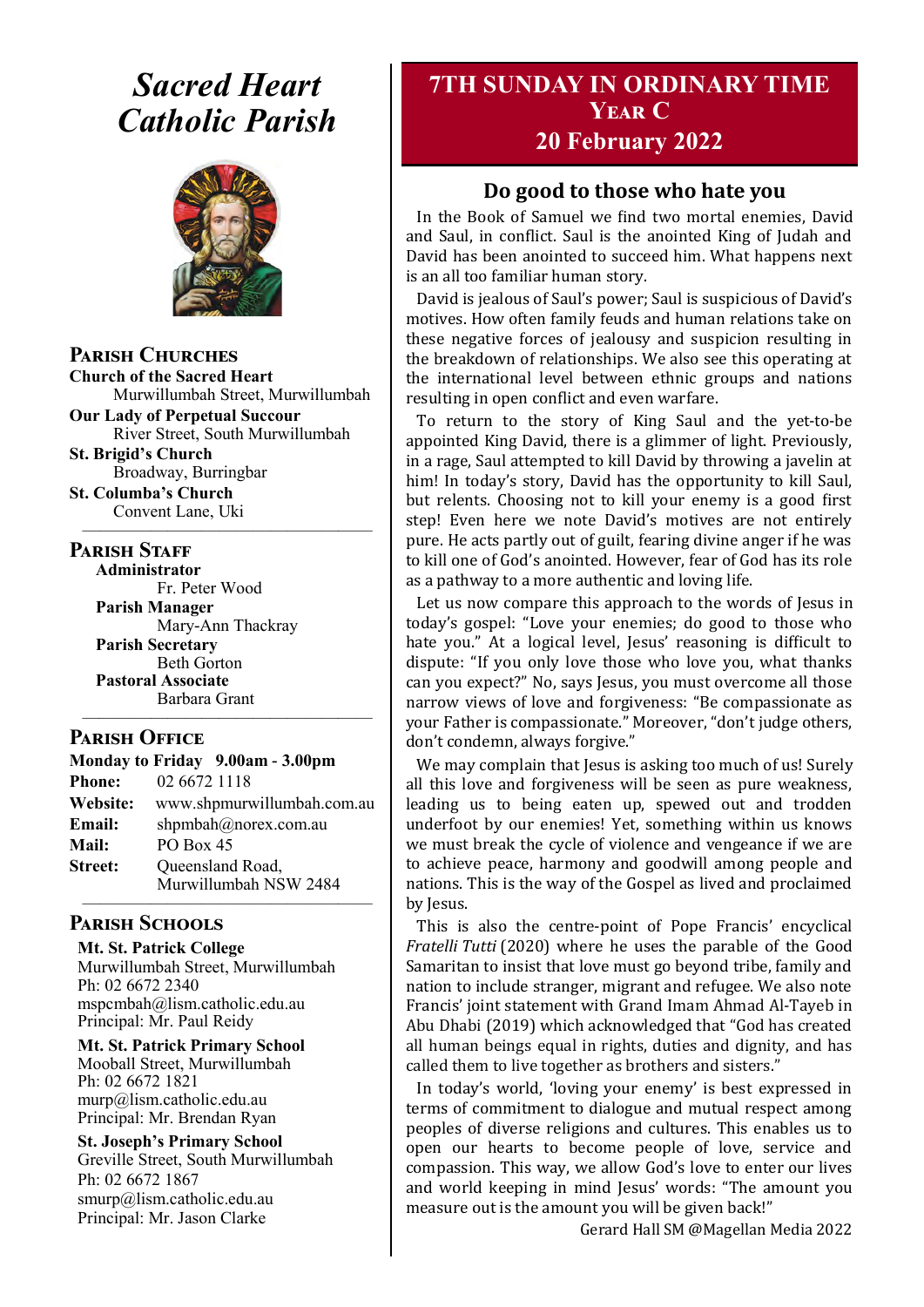# This week in the Parish 20-27 February

| Saturday 19  | 6:00pm - Vigil Mass                                                                                                                              |
|--------------|--------------------------------------------------------------------------------------------------------------------------------------------------|
| Sunday 20    | 7th SUNDAY in ORDINARY TIME - Year C                                                                                                             |
|              | 8:00 am - Mass                                                                                                                                   |
|              | 10:00 am - Mass                                                                                                                                  |
| Tuesday 22   | 4:30 pm - Hour of Prayer                                                                                                                         |
|              | 5:30 pm - Mass                                                                                                                                   |
| Wednesday 23 | 4:30 pm - Hour of Prayer                                                                                                                         |
|              | 5:30 pm - Mass                                                                                                                                   |
| Thursday 24  | 8:15 am - Mass                                                                                                                                   |
|              | 5:30 pm - Finance Council Meeting                                                                                                                |
| Friday 25    | 10:30 am - Requiem Mass for Margaret O'Neill                                                                                                     |
|              | No 12:00 pm Mass today                                                                                                                           |
| Saturday 26  | 9:00 am - Rosary in Sacred Heart Church                                                                                                          |
|              | 6:00pm - Vigil Mass                                                                                                                              |
| Sunday 27    | 8th SUNDAY in ORDINARY TIME - Year C                                                                                                             |
|              | 8:00 am - Mass                                                                                                                                   |
|              | 10:00 am - Mass                                                                                                                                  |
|              | 12:00 pm - Baptism                                                                                                                               |
|              | The Sacred Heart Prayer Chapel is open for private prayer each weekday<br>$f_{\text{max}} \cap \mathcal{L}_{\text{max}}$<br>$\sum$ $\sum$ $\sum$ |

from 9 am - 3 pm

#### **Please Pray For: Recently Deceased**:

Margaret O'Neill, Max McCabe, Max Clark, Mathew Reynolds, Cheryl Hannan, Ursula Dowling, Guilio Battacio, Guillier Inojales

**Anniversaries:** Alex Ross, Garry Stewart

#### **Those Who Are Sick:**

Mary Coleman, Deb Craig, Fr Anthony Lemon, James Wallace

*Readings for this Sunday and next week:*  **7TH SUNDAY ORDINARY TIME - Year C** 1 Sam 26:2, 7-9, 12-13, 22-23; 1 Cor 15:45-49; Lk 6:27-38

**8TH SUNDAY ORDINARY TIME - Year C** Sirach 27:4-7; 1 Cor 15:54-58; Lk 6:39-45

# **Reading Roster | YEAR C**

#### **19/20 Feb | 7th Sunday Ordinary Time**

- 6 pm Mike Brennan
- 8 am Barbara Cook
- 10 am Ed Egan

#### **26/27 Feb | 8th Sunday Ordinary Time**

- 6 pm Denise Banner
- 8 am Jan Bruce
- 10 am Mary-Ann Thackray

## **Acknowledgement of Country**



**RECONCILIATION** Saturday: 5.30 pm - 5.50 pm Sunday: 8.30 am - 8.50 am

#### **Wednesday Word**

Copies of Wednesday Word, with this weekend's readings, are available for you in the Church.

# ASH WEDNESDAY 2ND MARCH

**MASS TIMES:** 7:30 am - Sacred Heart Church 5:30 pm - Sacred Heart Church

## RECONCILIATION DURING LENT

Friday: 11:30 am - 11:50 am Saturday: 5.30 pm - 5.50 pm Sunday: 8.30 am - 8.50 am

## EXPOSITION OF THE BLESSED SACRAMENT

First Friday of each month 11 am - 11:50 am

## HOUR FOR PRIVATE PRAYER

Each Tuesday & Wednesday from 4:30 pm



You are invited to attend

**The Legion of Mary Annual Acies Ceremony 9am Mass Sunday 13 March St Joseph's Church, Tweed Heads All welcome to attend**

*We would like to acknowledge the Bundjalung people who are the Traditional Owners of this land on which we gather and pray today. We pay our respects to the Elders past, present and emerging, and extend that respect to other Aboriginal and Torres Strait Islander people past, present and emerging.*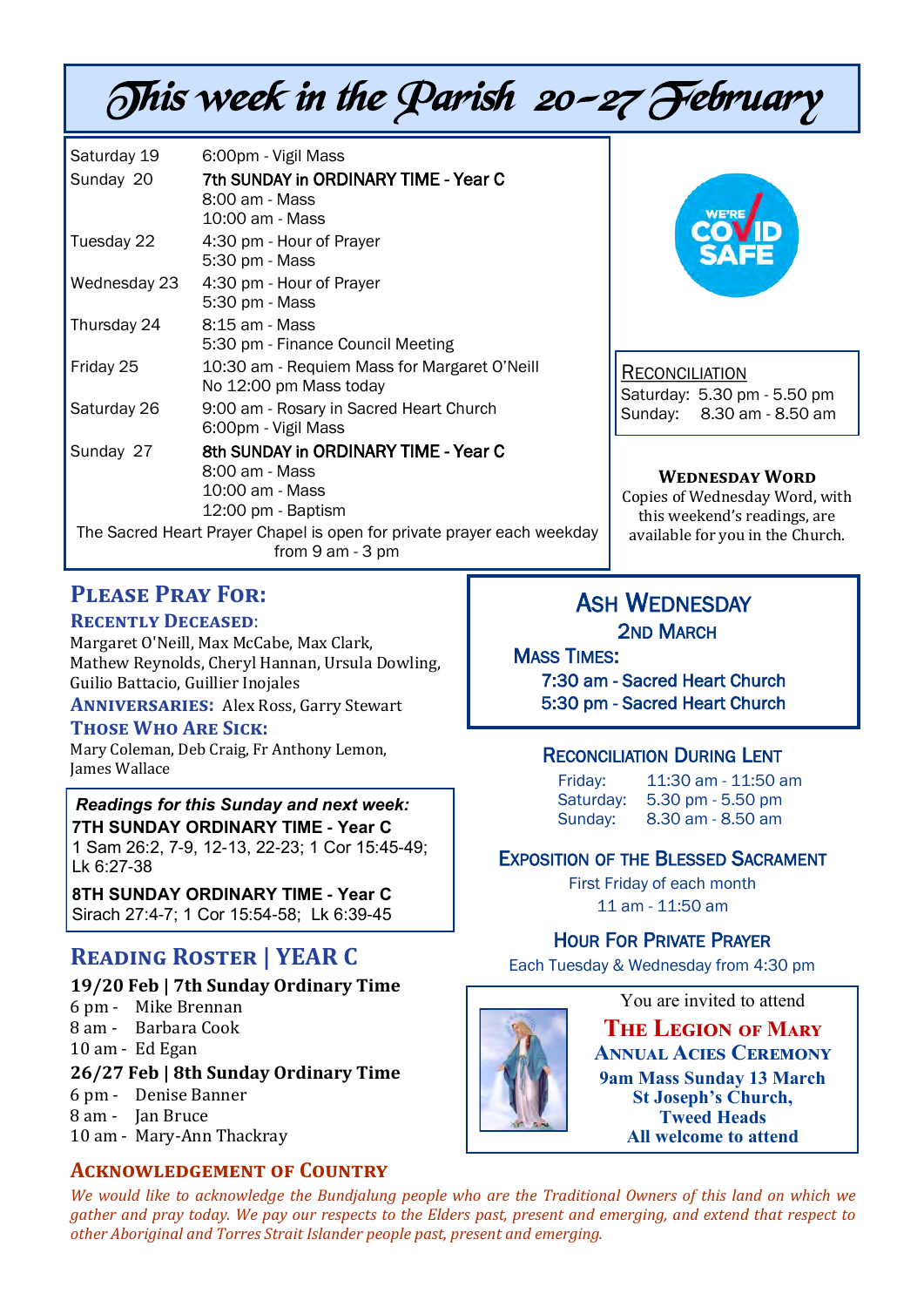# **2022 Lenten Programme**

**'Remember' -** a six week Lenten resource from the Diocese of Wollongong. Only 2 left - \$10.00 each.

**'The Spirit and the Cross'** - daily reflections for Lent and the Easter Octave from Brisbane Diocese.



Only 4 available - \$6:00 each

*Bishop Greg's Lenten Talk Series continues!* 

# **The Spirituality of St John of the Cross**:

St John of the Cross teaches us how to live authentically in the real world and in the presence of God. He shows us how to love and how to pray.

**Bishop Greg's talks will be held on Thursdays and will begin at 6pm at St Carthage's Cathedral:** 

#### **Thursday 3 March**

**Thursday 10 March** 

**Thursday 17 March** 

**Thursday 24 March** 

It will be live on the YouTube channel https://www.youtube.com/c/LismoreDioceseAU All are most welcome!

High Horses, Scapegoats and Donkeys A Lenten Odyssey

Parishioners are invited to an upcoming online retreat titled: *High Horses, Scapegoats and Donkeys: A Lenten Odyssey.* 



Here's a little description of it.

*"This retreat takes us into the realm of tears, the tears of compunction that St Benedict talks about in his chapter on Reverence in Prayer (RB 20). It is a calling forth of ourselves to a new and more authentic living; a dive into the deep; a naming of the truth of who we are before God. It is not a fear based compunction that we will enter into, but rather a compunction based on a deep desire to be in oneness with God."*

Presented by the Benedictine Nuns of Jamberoo Abbey

Brochures are available in the Church today.

#### **SAFEGUARDING AWARENESS TRAINING**

As part of our continued commitment to safeguarding all people in our community, especially children, young people and vulnerable adults, we invite all parish volunteers to attend one of our special "small group" Safeguarding Awareness training sessions facilitated by Shelley Bell from the Lismore Diocese Safeguarding Office.



**All workers, including clergy, employees and volunteers in the parish are required to undertake this level 1 safeguarding training**. This is especially relevant for volunteers who are involved in sacramental program, children's liturgy, and home visitation.

If you were not able to attend one of the initial sessions, additional dates will be made available in early March – please let us know your availability to attend – we can arrange afternoon or evening sessions or Saturday morning if necessary, so that we can ensure all our volunteers are up to date with this essential training.

*Don't know if you need to attend or not?* Please phone Mary-Ann in the Parish Office to discuss.

# *Mission Opportunities Overseas* Supporting Sustainable

International Development Love

Getting involved in people centred Human Development as an invited guest means humbly putting your person and your skills at the disposal of your trusted hosts. You will be a stranger in the place and for six months a Pilgrim learning the wisdom of local ways.

Palms Australia has 60 years of experience



preparing and assisting Australians to learn and pass on their skills in another culture. Is one of [our](https://palms.org.au/current-opportunities/)  [assignments](https://palms.org.au/current-opportunities/) your opportunity to

Reach Beyond?

#### **Find Out More:**

Visit: https://palms.org.au/current-opportunities/ assignments-abroad/ or Phone: 0422 742 567.

> *Lord, I have come to believe the son of the living God,*